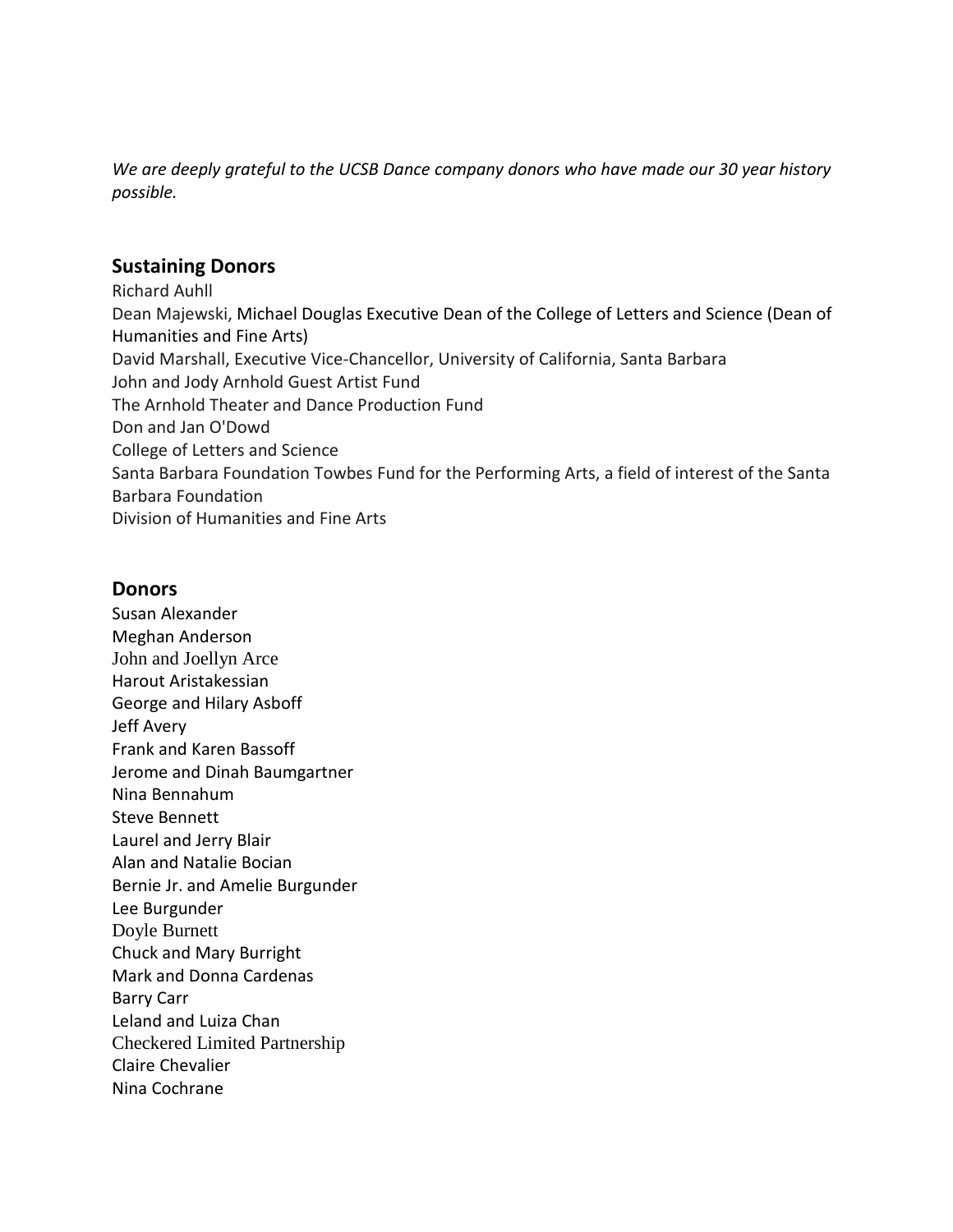Gary Cohen Nancy Colahan Neil Cole Thomas Condon Richard Cooper and Robin Hilton Laurel Corona J.M. Correia Mr. and Mrs. Martin Coughlin John and Carol Cowperthwaite Mr. and Mrs. James Cowperthwaite Victoria Cowsill M.D. James Creadon Vincent Creadon Thomas Crondon John and Anne Cross Laura Cutchall Dr. Art DeAngelo Jesse Diaz Bin Ding Quan Doan Bernadette Donawa Leslie Dorosin Marvin Dorsey Leila Drake Paige Dunbar Charles Eichler Robert and Kimberly Eichler Janine Eilers Marissa Emmerson Catherine Faan Elizabeth Faber Scott and Alanna Fields Carolyn and James Flanigan Mark J. Flick Bill and Elaine Gaddy Lisa Gaffney Simon Gerraty Nelson Gibbs Ashley Gish Roy Givon Jane and Ralph Gordon Gerald Grabowski Edward Gray Jeffrey Gunzenhauser and Diana Choolijian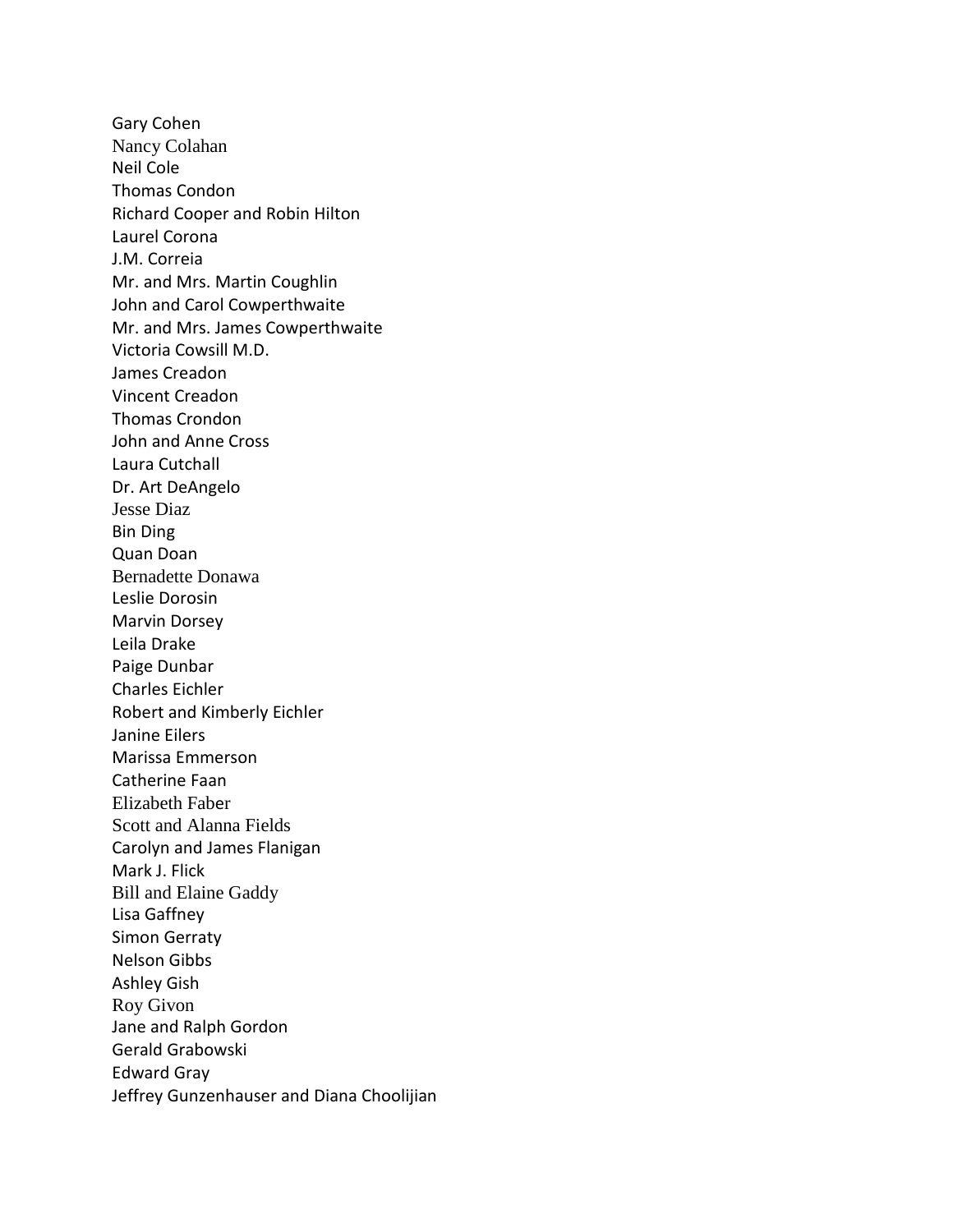Lisa Hamor George Handler Julienne Hardy Lisa and Rob Harris Rena Harris Mr. and Mrs. Karl Haushalter Hawkins School of Performing Arts Christopher Heckert Donald Henderson John Herschel Kianna Hicks Mr. and Mrs. Ronald Hopkins Valerie Huston Jacqueline Hutchings Laura Isham Jules and Janet Jaffe JC Builders Darlene Johnson Herbert and Ursula Johnson Susan Jordan Mr. and Mrs. Edward Kacer Cindy Kamimae Stephen and Misa Kelly Bernard and Kirsten Kelly Keith and Judy Kibbe Karen Kitayama Jon Kimble and Laura Cullen Mira Kingsley KLW Management, INC. Nikki Knupp Tracy Kofford Alexandre Andrianov Koutnesov Dr. Ronald and Beverlie Latimer Joseph and Ruth Lawrence L. Bates and Marcia Lea Mr. and Mrs. Michael Less Marsha Lewis Brett and Michelle Lillie Dixie Lincoln Myhanh Luong Stephen Lynch Lucille Madgett Henry Mahler Jim Mahler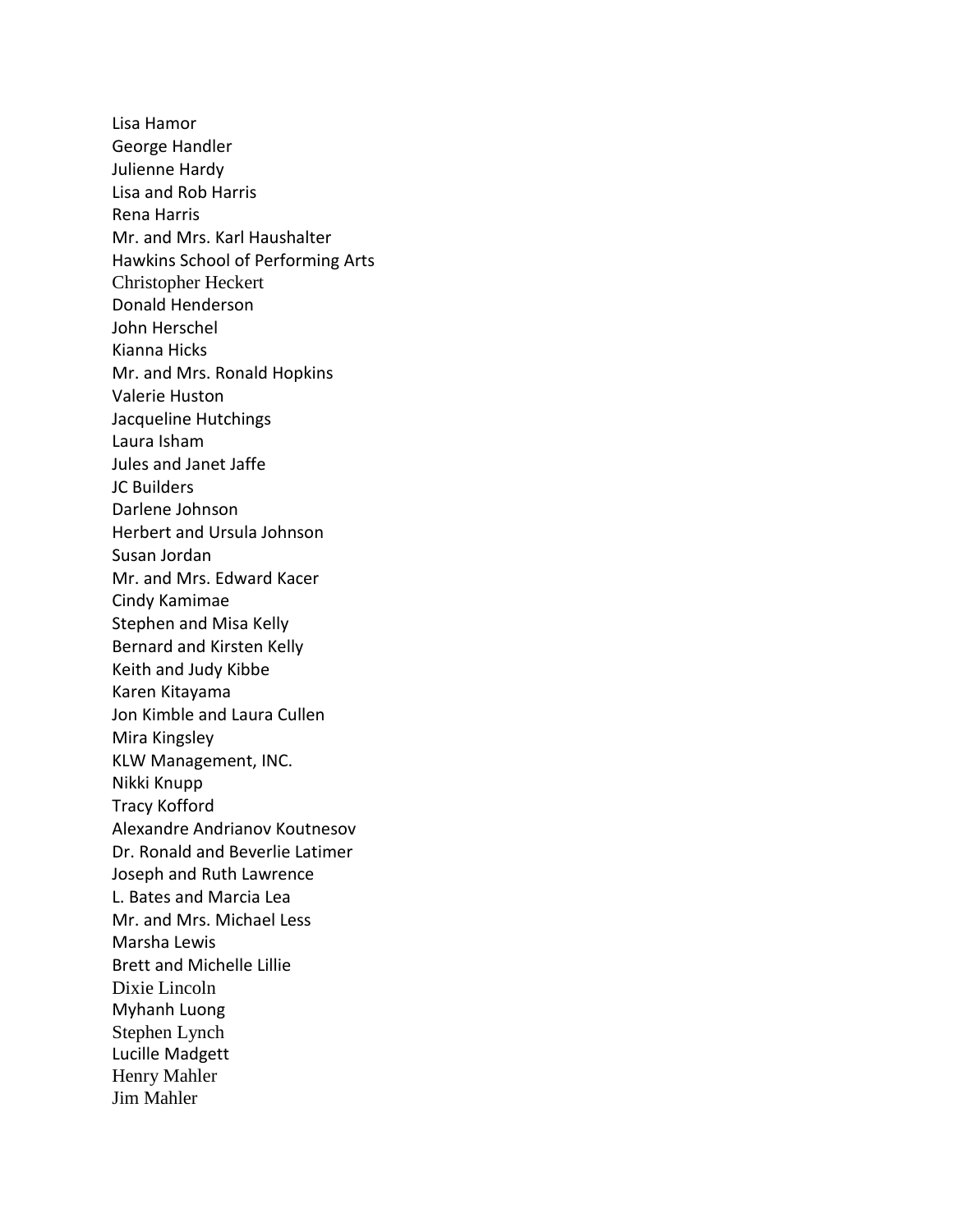Gordon and Willa Markley Bryant Markovich George and Dorothy Marshall Eleanor and Alfred Martinez Lauren Metzer Mike and Rose Metzloff Catherine McCammon Caryl McIvor Mr. and Mrs. David Michalski Glenn and Mary Miller James Mitchell and Judy Wainwright Bill and Gale Morrison Melissa Morrison Thomas and Wilma Morrison Mr. and Mrs. George Moussalli Susan Mulvey David and Lauren Murphy Joshua and Rachel Murphy Cecila Martini-Muth Geoffrey Muth Richard and Margaret Nederlof Harry and Audrey Nelson Candy Nelson Melissa Nightingale Frances Nistal Sandy and Miguel Nistal Michael and Judy Nolen Greg Oczkus Mark and Lori Oczkus Gary and Vicki Olson Mr. and Mrs. Jeffrey Owens Timothy and Karen Padovese Pamela Palmer Mr. and Mrs. Mark Pasek Jerry Pearson Joanna Penner Mark Penner Christopher Pilafian Mr. and Mrs. Stephen Plath Mr. and Mrs. Joseph Platnick Albert Reid Jr. Tanya Rice Alana and Norma Risser Betzie Roe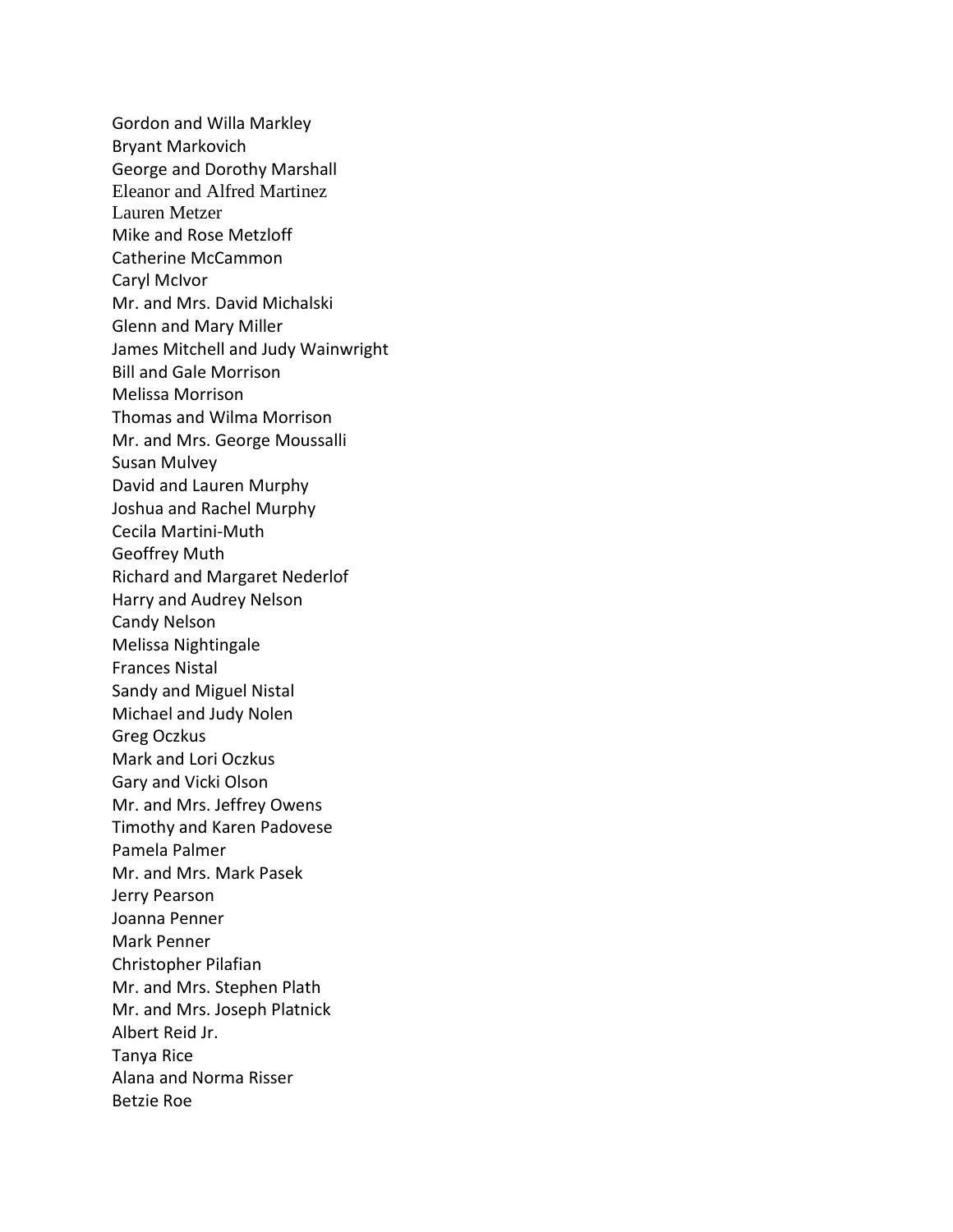Mr. and Mrs. Jeffrey Roehl Janice Rokash Grant Richard Ross Thomas and Cheryl Rowan Margaret Rubio Carlos Santana Colin and Caron Sapire Arlene Satterlee Moira Saxena Vishal Saxena Lois Schiker Michael and Gretchen Schnitzer Simon and Margery Schnitzer Deborah Schultz Matthew Sidel Dennis and Cheryl Silvera Jerome and Joyce Cutler Shaw Family Foundation Stan and Diana Sherrill Tonia Shimin Carol and Stacey Silverwood Alley Elizabeth Sinclair Jane Smith Teena Stern Mr. and Mrs. Clayton Stika Sam Stiefel William and Lael Stock Jennifer Stowell Lloyd and Dareen Stucke The Italian Boot Club Norm and Kay Thomas Mark Temple Lila Trachtenberg Craig Tuthill Edward Underhay Sidney and Sheila Weiss Bill and Carolyn Wilson Amy Witzke Heather Watts and Damian Woetzel Aaron and Tracy Commerson Yates Andrew and Catherine Yeung Mr. and Mrs. James Yuen Jane Zank Eugene Ziff Ellen Zissler